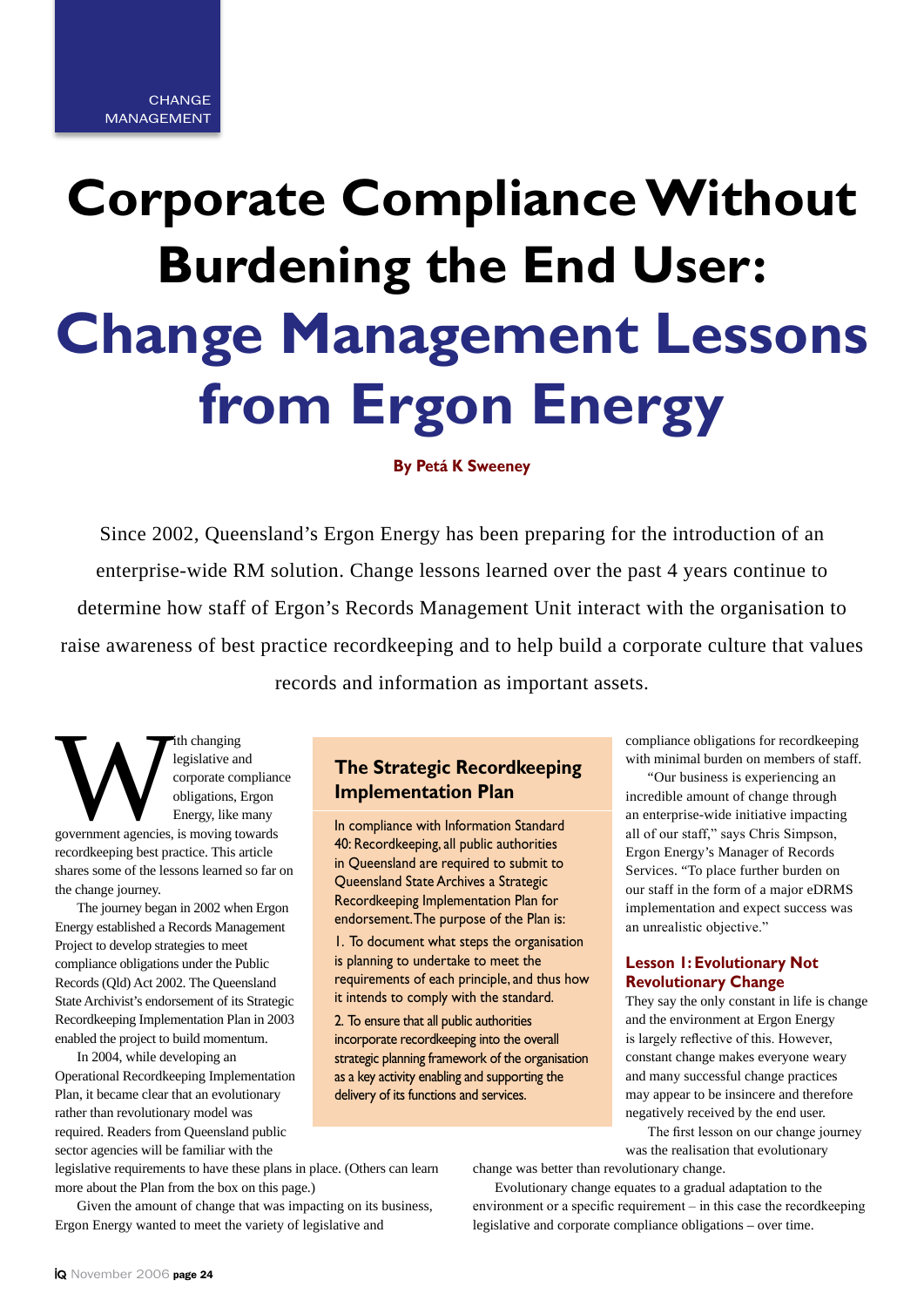## **CHANGE** MANAGEMENT

It was considered that even resilient staff such as those employed at Ergon Energy have a change tolerance level, consequently this led deliberately to discounting a revolutionary 'big bang' approach to recordkeeping improvements.

The response to this approach from members of staff has been encouraging. Staff are more willing to participate in the change journey as well as offering suggestions for improvements. They do so knowing that changes will take place gradually and allow for time to fully bed down new practices and that effective enterprise wide changes require their help.

Taking this evolutionary approach naturally means compliance also comes gradually. Clearly there are benefits of being compliant over night but realistically where does this happen with success in the business world?

Like evolution, where successful species adapt and change gradually over time, continuing and planned activities resulting in compliant practice are more like to remain culturally embedded long after a 'quick and dirty' reactionary fix.



**The Records Services Unit is a provider of solutions to the information challenges faced each day**

The Ergon Energy headquarters in Brisbane, Qld

could see the consultation was genuine and that concerns, difficulties and suggestions would really be considered.

This is not to say all suggestions and concerns could be addressed. It was clearly stated at the beginning of the consultation the parameters of scope and what the intended outcome was to achieve.

However, it was also recognised that consultation sometimes involves a period of 'venting' before the real partnership can develop. Often, participants just want to have their voices heard, and use the consultation process to achieve this - rightly or wrongly.

Once these people are heard the consultation process can begin in earnest and business users can begin to take real ownership through the contribution of ideas and suggestions that shape the future of the enterprise.

In embedding responsibility for compliance across the enterprise the consultation approach has proved effective at Ergon Energy and further consultation will be used throughout the next phases of the project to strengthen that

#### **Lesson 2: Consult, Consult, Consult**

Avoiding the 'quick and dirty' approach and gaining the end users assistance to implement change is fundamentally important. Consult, consult, consult then became the second lesson learnt on the change journey.

While users can be hesitant at first and time may be required to prove genuine consultation, persistence will see rewards. At Ergon Energy consultation is not to be taken lightly and a real effort was made to get some early consultation runs on the board across the enterprise.

For instance, after the initial round of consultation the resulting statements and goals were made available to any interested party. They were also articulated in reports, web statements and used to guide the recordkeeping activities from that point forward.

This had the result that those whose key business was not recordkeeping but had taken the time to contribute could see themselves, or at least their ideas and thoughts and suggestions, in the outcomes of the consultation.

Consultation after this point became easier because the end user

sense of ownership and responsibility.

The consultation process has meant some additional effort for the Records Services unit however, the sense of recordkeeping conscientiousness and cultural mind-shift that is developing far out weighs the time required for a genuine consultative approach.

#### **Lesson 3: Let Business Benefits Drive the Change**

As adults, very few people like being told what to do or how to do it, and the consultation approach assisted us overcoming this problem. It also soon became evident that legislation and compliance are the mainstay of only a small number of people and that most members of staff at Ergon Energy were not going to take kindly to making and keeping records simply because of legislation.

Instead of taking the 'big stick' approach and waving the Public Records (Qld) Act 2002 under their noses, a conscious decision was made to emphasise the business benefits of good recordkeeping and downplay the compliance requirements.

This is not to say that change activities were implemented without thought to complying with industry standards and legislative